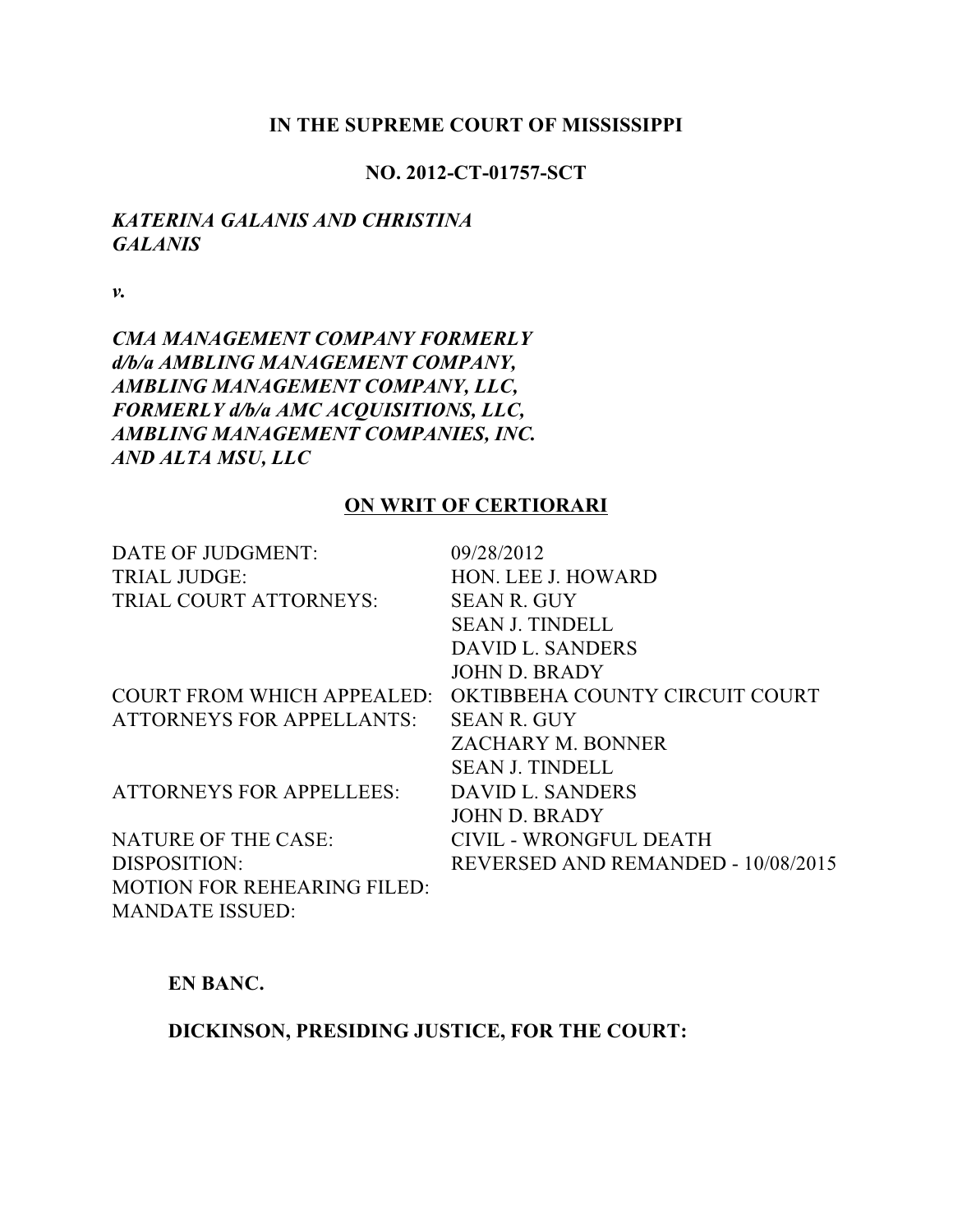¶1. In this premises-liability case, we must determine whether the trial judge erred in holding, as a matter of law, that the owners and management of an apartment complex where BobbyBatiste murdered his roommate, Andreas Galanis, could not be held liable for failing to warn Galanis about Batiste's violent tendencies. According to the trial judge, a resident concern form describing Batiste's violent intent toward a former roommate "alone is insufficient to create a genuine issue of material fact" as to whether the complex management knew of Batiste's violent nature. When viewed in the light most favorable to the plaintiffs, this was sufficient to create a genuine issue of material fact. Therefore, we hold that the trial court erred in granting summary judgment to the apartment complex, and we reverse and remand for a trial.

### **FACTS AND PROCEDURAL HISTORY**

¶2. Sometime after Batiste rented an apartment from 21 Apartments, he filed a resident concern form in which he complained about his first roommate, Arthur Hosey:

Since October of 2006, Arthur has been messing up the living area and not cleaning it up. Our kitchen is so messy that we have flies now[.] A[ ]lot of them [are] dead on the floor. To resolve this earlier, I took it upon myself to clean the whole living area twice. That failed because it got right back dirty. I have also tried talking to him about keeping it clean. It goes in one ear and out the other. There have been times when Lane or Brent has come down. They can be a witness to it. Even Mrs. Nandra [Jackson, the property manager,] has seen the mess. *I can't take it anymore. I don't want to get violent.* He's had to<sup>[o]</sup> many chances. I wish he would leave now because I can't stay in an environment where every[ ]time I turn around I have a fly in my room. I keep my things clean and my room organized. He doesn't even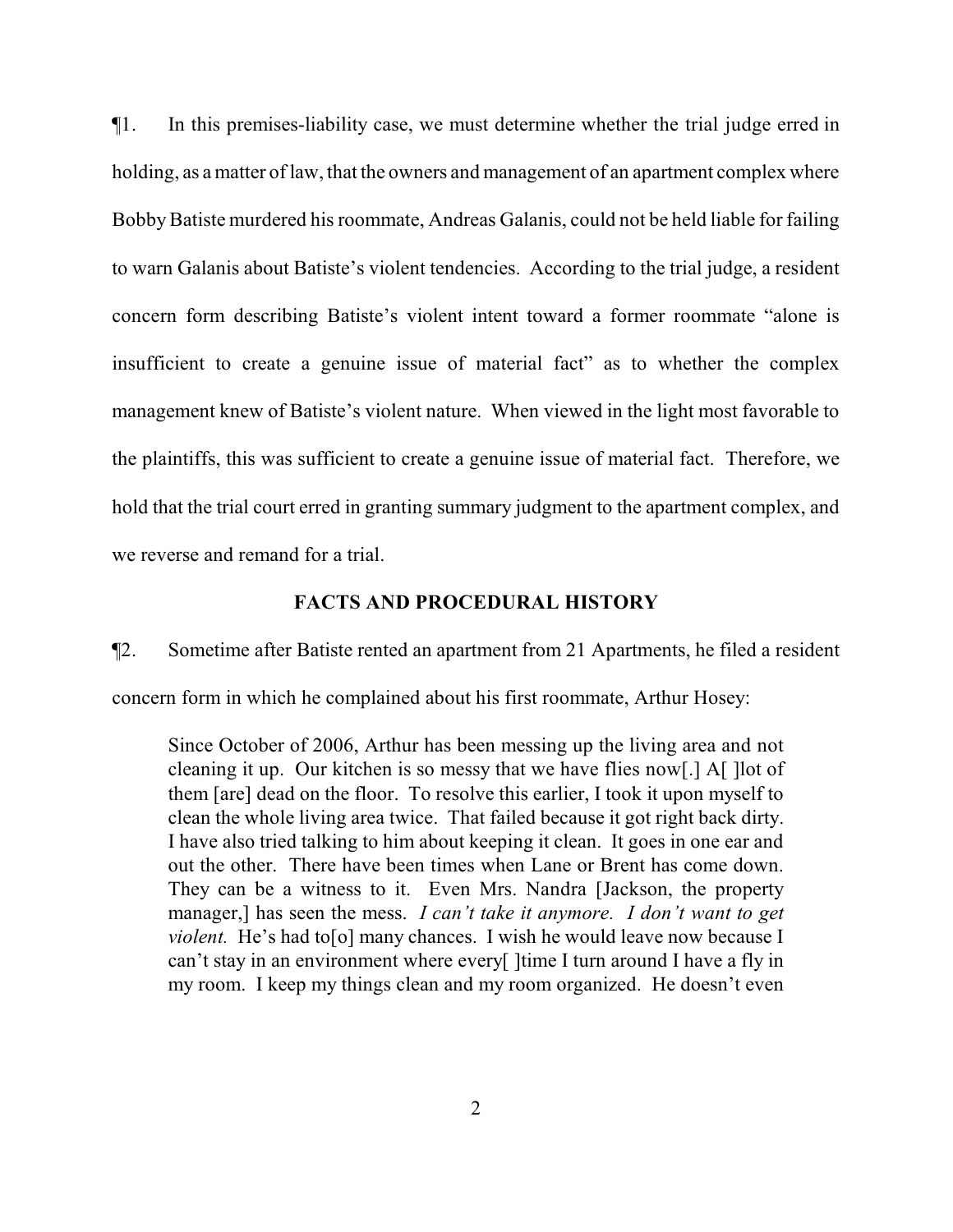take out the trash. *I hope this get[s] resolved soon because I really don't want to take matters in[to] my own hands*. 1

¶3. In February 2007, 21 Apartments denied Batiste's application for a lease renewal, after a newly required pass/fail background check indicated Batiste had a criminal history, making him ineligible to renew his lease under the new policy. But after Batiste's attorney explained that Batiste had failed the background check because of an ongoing, nonadjudicated probation for felony credit-card fraud, and that a nonadjudication was not the same as a conviction, 21 Apartments allowed Batiste to renew his lease without conducting any additional background check.

¶4. On August 20, 2007, Galanis applied to rent an apartment at 21 Apartments. He filled out an application, as well as a roommate matching form and a consent form for a background check. After meeting with Galanis, 21 Apartments employees decided Galanis and Batiste (who was without a roommate) might be a good match, based on their age and love of football. Without disclosing Batiste's threatening statements against his former roommate,<sup>2</sup> 21 Apartments invited the two to the clubhouse to meet one another, after which Galanis and Batiste decided to become roommates.

¶5. On March 6, 2008, Galanis discovered thousands of dollars missing from his bank account. Suspecting his roommate, Galanis went to the apartment office to notifymanagers

<sup>&</sup>lt;sup>1</sup> Emphasis added.

<sup>&</sup>lt;sup>2</sup> "I can't take it anymore. I don't want to get violent. He's had to[o] many chances. ... I hope this get [s] resolved soon because I really don't want to take matters in [to] my own hands."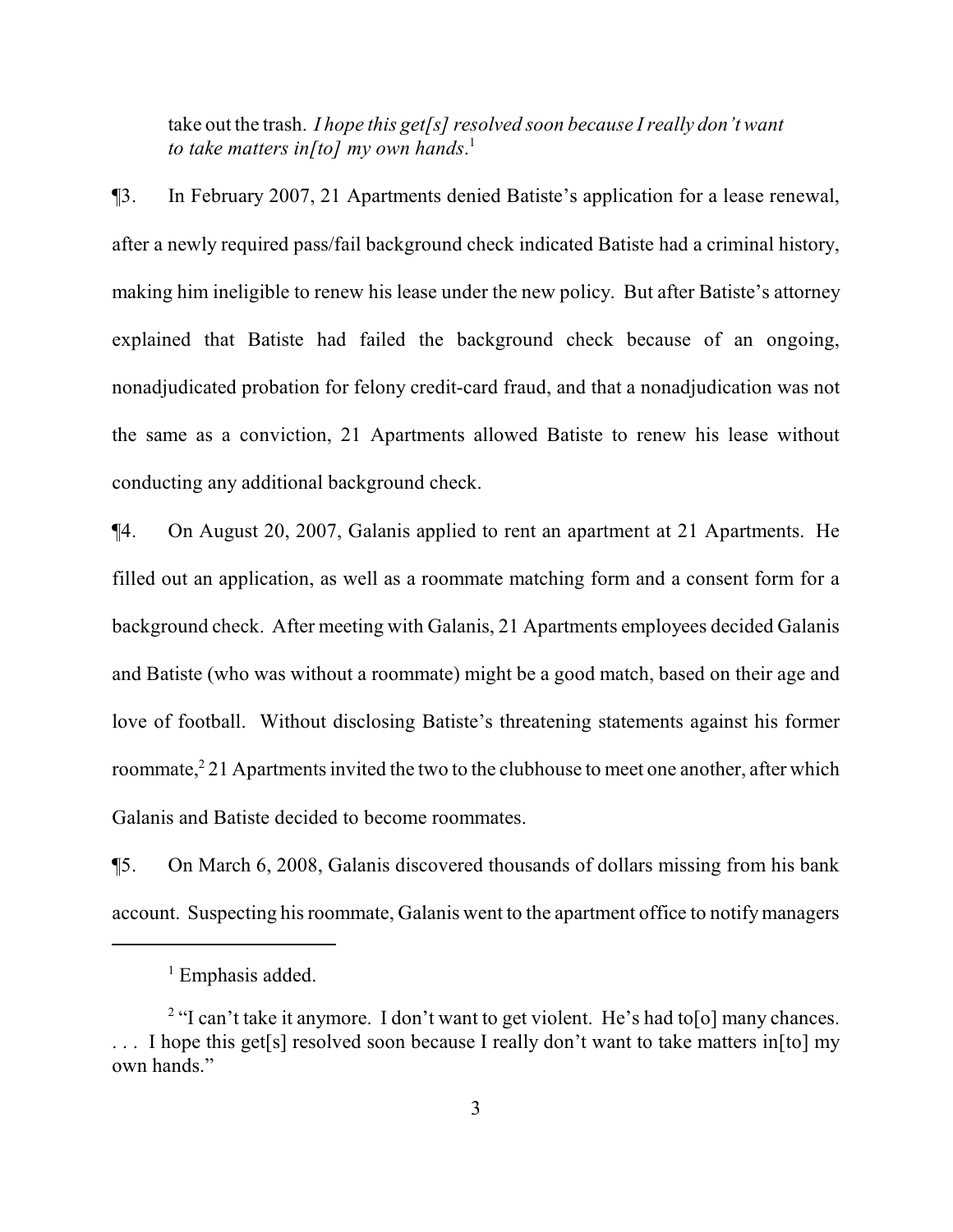of his problem. He then went to both the bank and local police department to investigate further. The next day, his body was found in his apartment inside a wheelbarrow, wrapped in a rug. Batiste was later convicted for Galanis's murder. 3 In March 2009, Galanis's family sued 21 Apartments for failure to provide a reasonably safe premises; failure to warn Galanis about Batiste's violent tendencies; and failure to perform adequate background checks.

¶6. 21 Apartments filed a motion for summary judgment, arguing that it had no duty to protect Galanis from Batiste because it did not have actual or constructive knowledge about Batiste's violent tendencies. The Galanises responded that 21 Apartments had actual knowledge of Batiste's violent tendencies and that it had assumed a heightened duty to perform an adequate background check. The circuit court agreed with 21 Apartments and found that the apartment complex owed no duty and granted the motion for summary judgment. The Galanises appealed to the Court of Appeals, which affirmed the circuit court's decision. 4

¶7. We then granted the Galanises' petition for writ of certiorari and now hold that the circuit judge erred by granting summary judgment. So we reverse the judgments of the circuit court and the Court of Appeals, and we remand this case for further proceedings.

### **ANALYSIS**

<sup>3</sup> *See Batiste v. State*, 121 So. 3d 808, 873 (Miss. 2013) (affirming Batiste's capitalmurder conviction and death sentence).

<sup>4</sup> *Galanis v. CMA Mgmt. Co.*, No. 2012-CA-01757-COA, 2014 WL 5556196, at \*1 (Miss. Ct. App. Nov. 4, 2014).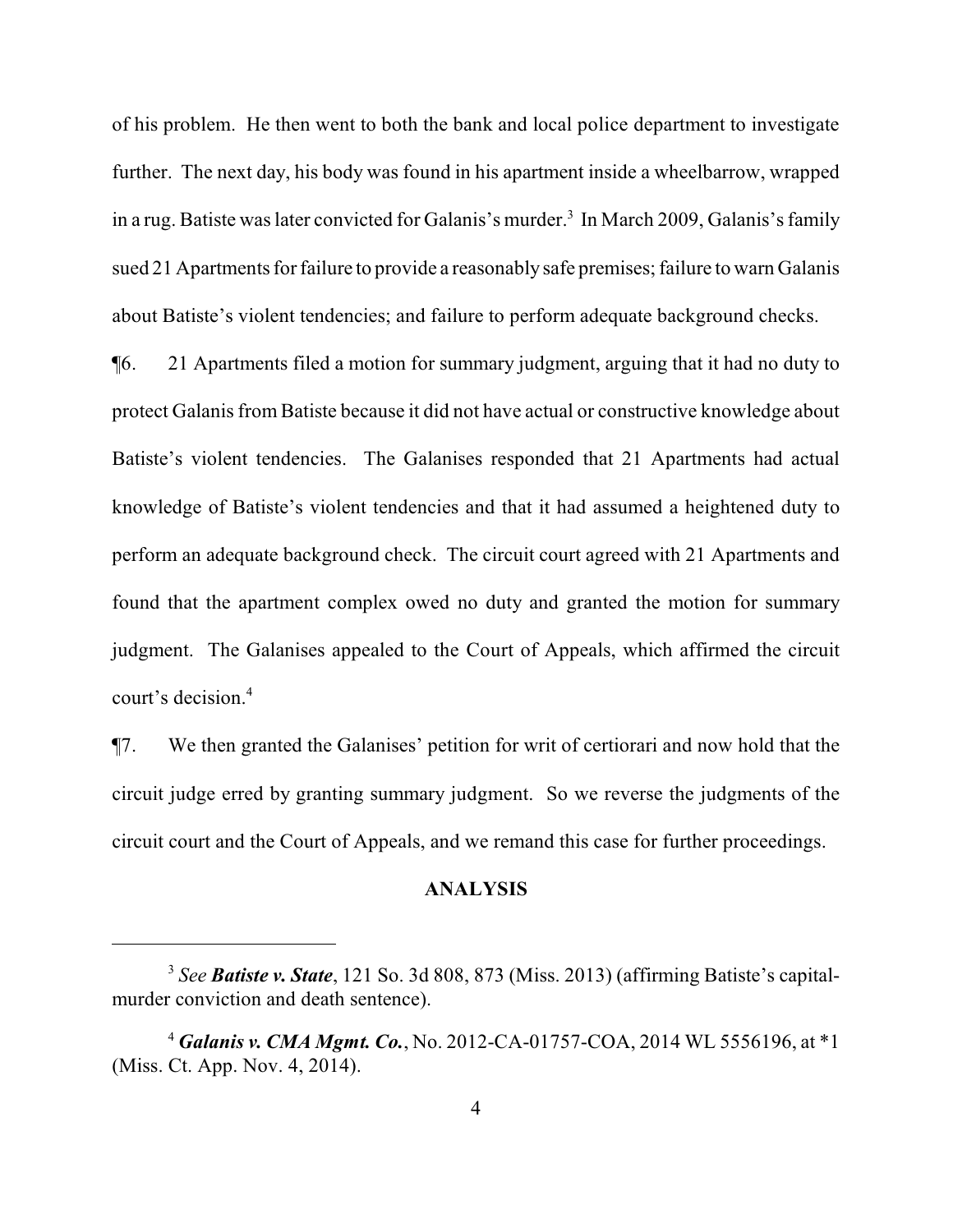¶8. In the circuit court and on appeal, the Galanises have presented two theories as to why 21 Apartments owed and breached a duty of care to Galanis. First, they argue that 21 Apartments owed a duty of reasonable care under premises-liability law. And second, they argue that, even if it owed no duty under premises-liability law, 21 Apartments assumed a duty of heightened care to conduct adequate background checks.

¶9. Summary judgment is appropriate if the evidence in the record shows "that there is no genuine issue as to any material fact and that the moving party is entitled to judgment as a matter of law."<sup>5</sup> In deciding the motion, the trial court must view all the evidence in the light most favorable to the nonmoving party.<sup>6</sup> We review questions of law presented in a motion for summary judgment de novo.<sup>7</sup>

# **I. Whether 21 Apartments owed a duty of reasonable care under premises-liability law.**

¶10. To prevail in their premises-liability action, the Galanises must show (a) that 21 Apartments owed a duty to Galanis; (b) that 21 Apartments breached that duty; (c) damages; and (d) a causal connection between the breach of that duty and the damages, such that the breach is the proximate cause of the Galanises' injuries.<sup>8</sup>

6  *Brown v. Credit Ctr., Inc.*, 444 So. 2d 358, 362 (Miss. 1983).

<sup>7</sup> *Olier v. Bailey*, 164 So. 3d 982, 986 (Miss. 2015) (citing *Double Quick, Inc. v. Moore*, 73 So. 3d 1162, 1165 (Miss. 2011)).

<sup>8</sup> *Grisham v. John Q. Long V.F.W. Post, No. 4057, Inc.*, 519 So. 2d 413 (Miss. 1988) (citing *Burnham v. Tabb*, 508 So. 2d 1072 (Miss. 1987)); *Lyle v. Mladinich*, 584 So. 2d 397,

<sup>5</sup> Miss. R. Civ. P. 56(c).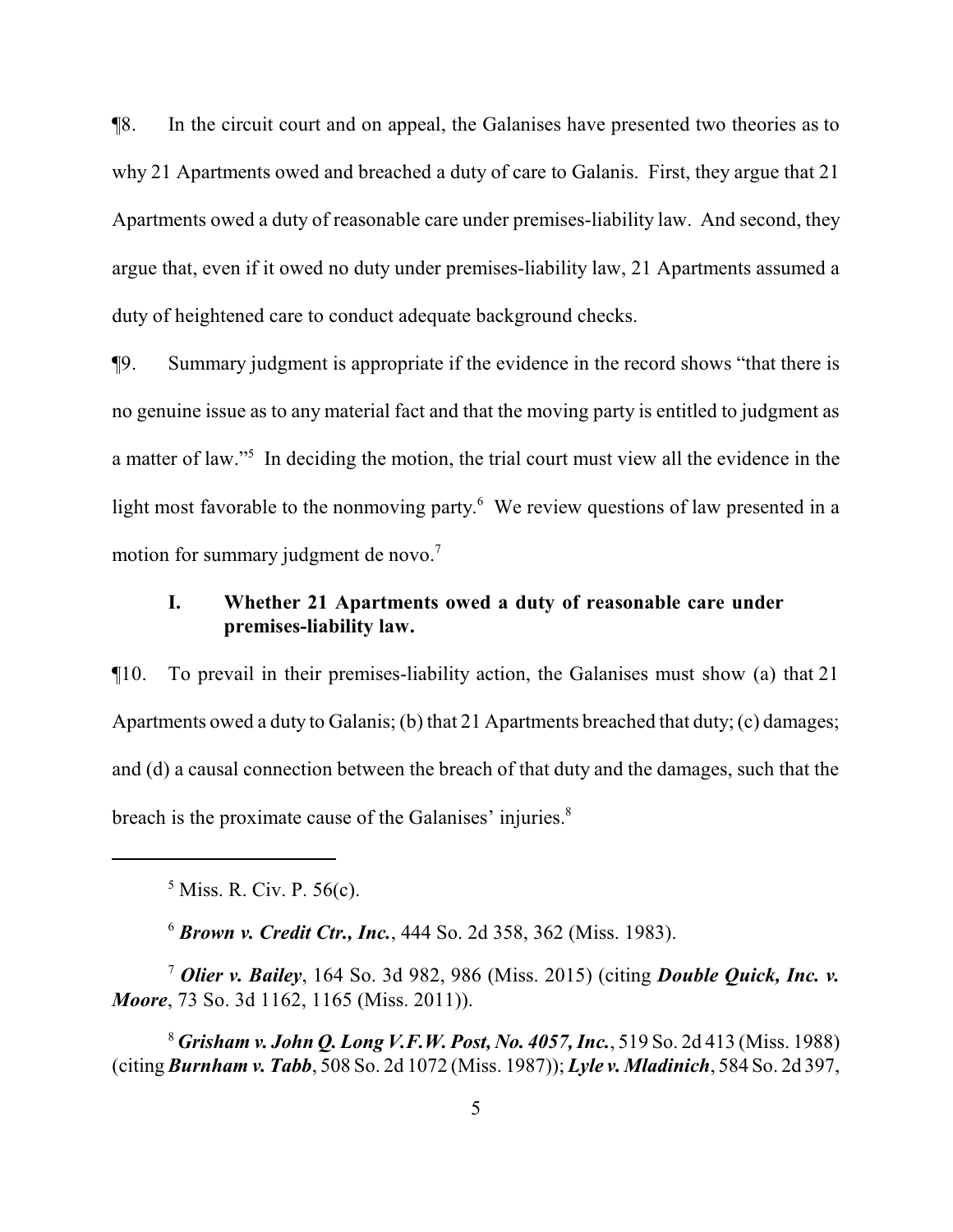¶11. Whether a duty exists is a question of law. <sup>9</sup> To determine the duty owed in a premises-liability case, courts begin by classifying the status of the plaintiff.<sup>10</sup> Mississippi law classifies a land entrant as either an invitee, a licensee, or a trespasser.<sup>11</sup> Here, the parties agree that Galanis was an invitee.

¶12. A premises owner's duty to an invitee can include an obligation to protect an invitee

from reasonably foreseeable injuries caused by third parties.<sup>12</sup>

"Although not an insurer of an invitee's safety, a premises owner owes a duty to exercise reasonable care to protect the invitee from reasonably foreseeable injuries at the hands of another." Generally, "criminal acts can be intervening causes which break the causal connection with the defendant's negligent act, if the criminal act is not within the realm of reasonable foreseeability." In premises liability cases, foreseeability may be established by proving that the defendant had "(1) actual or constructive knowledge of the assailant's violent nature, or(2) actual or constructive knowledge that an atmosphere of violence exists on the premises."<sup>13</sup>

398-99 (Miss. 1991) (citing *May v. V.F.W. Post # 2539*, 577 So. 2d 372 (1991)).

<sup>9</sup> *Rein v. Benchmark Constr. Co.*, 865 So. 2d 1134, 1144 (Miss. 2004) (quoting *Donald v. Amoco Prod. Co.*, 735 So. 2d 161, 174 (Miss. 1999)).

<sup>10</sup> *Leffler v. Sharp*, 891 So. 2d 152, 156 (Miss. 2004) (citing *Massey v. Tingle*, 867 So. 2d 235, 239 (Miss. 2004)).

<sup>11</sup> *Leffler*, 891 So. 2d at 156 (citing *Massey*, 867 So. 2d at 239).

<sup>12</sup> *Lyle*, 584 So. 2d at 399 ("[S]uch a duty has been expanded and modified to encompass negligent or wrongful attacks on the invitee by other patrons.").

<sup>13</sup> *Lymas*, 50 So. 3d at 298 (internal citations omitted).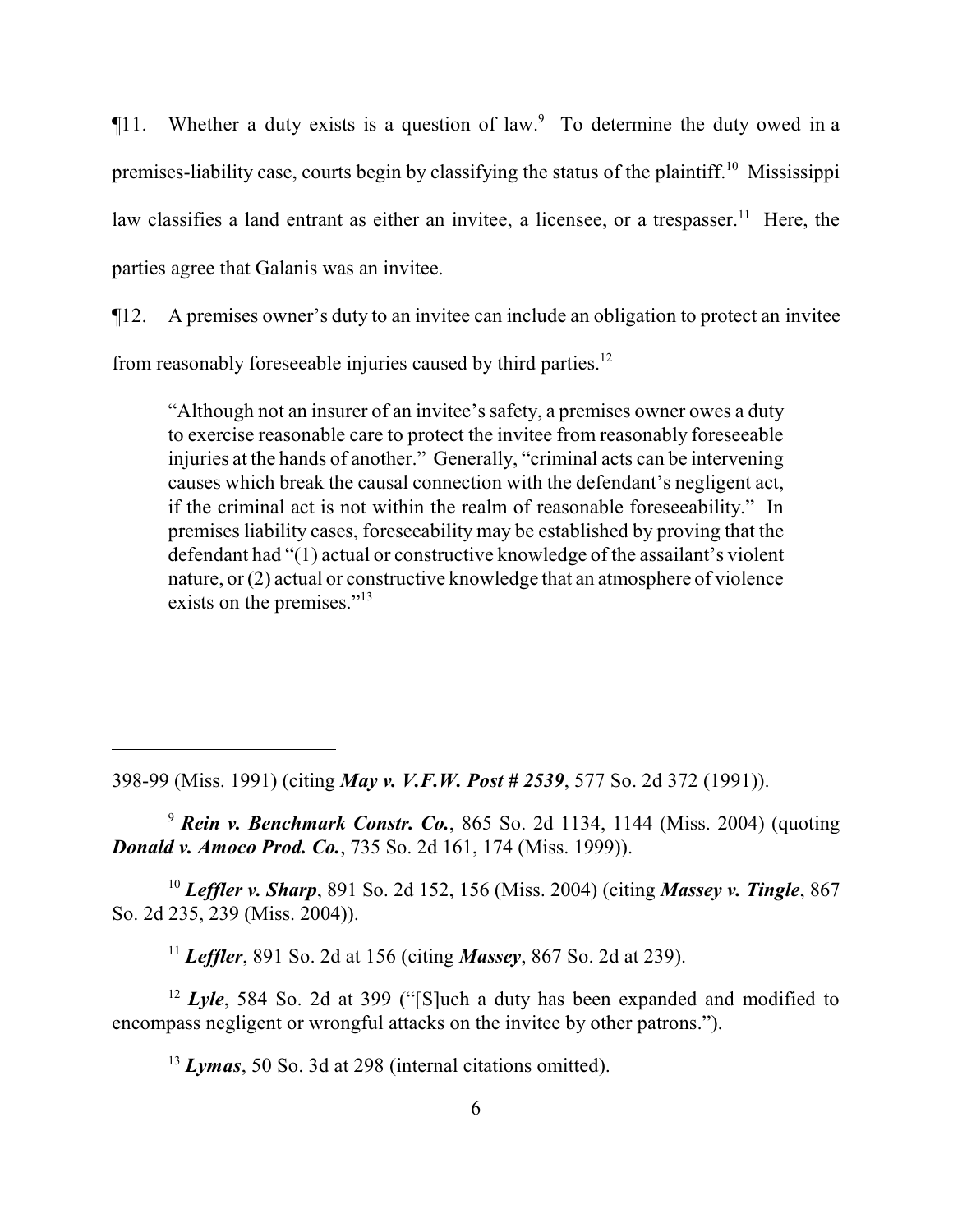¶13. Here again, the Galanises have conceded that no atmosphere of violence existed at the time of Galanis's murder. Rather, they contend sufficient facts exist to show that 21 Apartments had actual knowledge about Batiste's violent nature. We agree.

¶14. The resident concern form provided sufficient evidence for a jury to find that 21 Apartments had actual knowledge of Batiste's dangerous nature. The parties do not dispute that 21 Apartments possessed Batiste's complaint letter before Galanis's murder. But they dispute the meaning of several key phrases, particularly Batiste's statements that "I don't want to get violent," and "I hope this get[s] resolved soon because I really don't want to take matters into my own hands."

¶15. While there may be disagreement as to the interpretation of these words, we find that—for the purposes of summary judgment, where we must draw all reasonable inferences in favor of the nonmovant—Batiste's letter provided 21 Apartments actual knowledge that Batiste had violent propensities. And with actual knowledge, when 21 Apartments suggested that Batiste and Galanis meet to consider being roommates, it had a duty to warn Galanis about Batiste's threats against his former roommate. So we find the circuit judge erred by holding as a matter of law that 21 Apartments owed Galanis no duty under premises-liability law, and by granting summary judgment to 21 Apartments.

### **II. Whether 21 Apartments assumed a heightened duty of care.**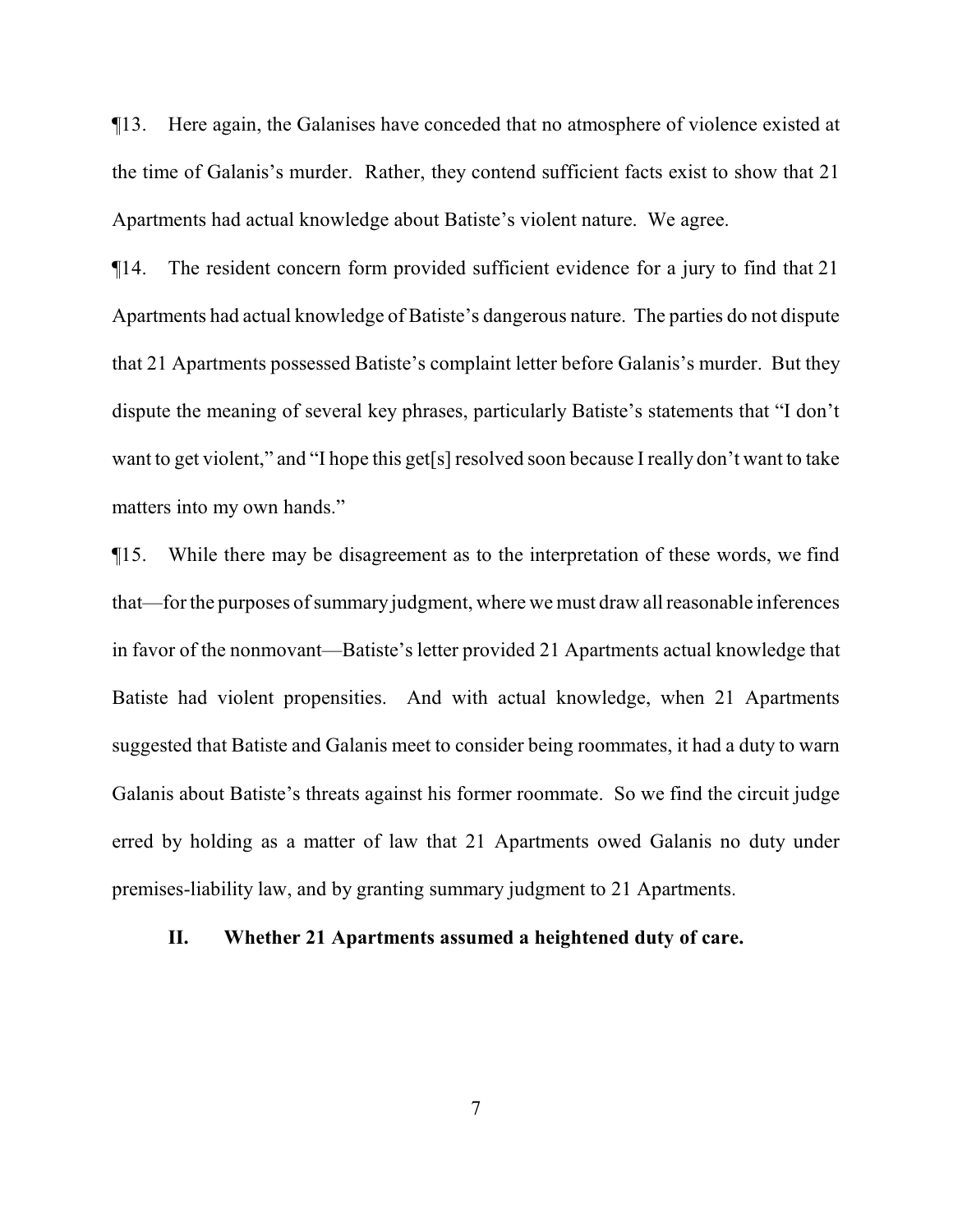¶16. Relying on the Mississippi Court of Appeals' opinion in *Doe ex rel. Doe v. Wright Security Services, Inc.,* <sup>14</sup> the Galanises also argue that 21 Apartments undertook a heightened duty to perform background checks and to screen tenants properly as part of its agreement with Galanis. They argue that this "self-imposed duty to invitees" is greater than the normal common-law duties owed to invitees. We disagree.

¶17. In *Doe*, a male student at Capitol City Alternative School in Jackson was sexually assaulted by another student after being allowed to leave the bus stop unescorted to use the bathroom.<sup>15</sup> At that time, the Jackson Public School District contracted with Wright Security Services to provide security at the bus stop.<sup>16</sup> The student sued Wright, arguing that it had assumed a duty to protect the children at the bus stop through its contract with the school district.<sup>17</sup> The Mississippi Court of Appeals agreed.<sup>18</sup>

¶18. We find *Doe* clearly distinguishable from today's case. In *Doe*, the court stated that "indeed, this is not a premises liability case. . . . Instead, the duties of care result from [the defendant's] contract with [the school district] to provide security services."<sup>19</sup> But this case

<sup>16</sup> *Id.*

<sup>17</sup> *Id.*

<sup>14</sup> *Doe ex. rel. Doe v. Wright Sec. Servs., Inc.*, 950 So. 2d 1076 (Miss. Ct. App. 2007). <sup>15</sup> *Id.* at 1078.

<sup>18</sup> *Id.* at 1082-85.

<sup>19</sup> *Id.* at 1081.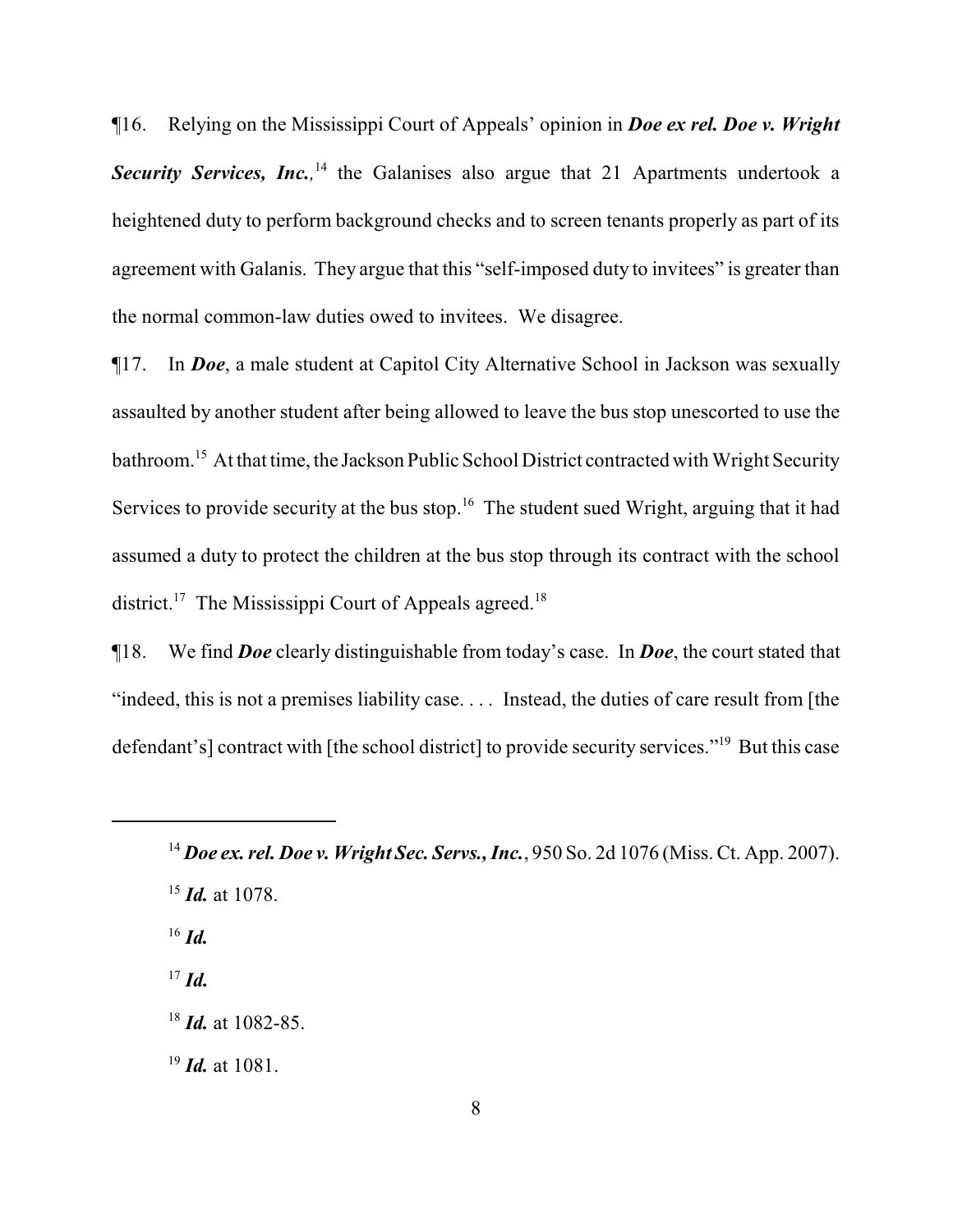is a premises-liabilitycase. That distinction is important. *Doe* stands for the proposition that one may assume a duty of reasonable care where one previously did not exist.<sup>20</sup> Here, 21 Apartments already owed its tenants a duty to maintain the premises in a reasonably safe condition. Said differently, the contract in *Doe* created Wright's duty of reasonable care to the plaintiff, whereas 21 Apartments already owed a duty of reasonable care to Galanis.

¶19. We might agree that *Doe* could apply if 21 Apartments had contracted with someone to provide security, and the Galanises had tried to sue that party. But that is not the case here. 21 Apartments did not contract with anyone to protect its tenants, and no one contracted with 21 Apartments to protect its tenants.

¶20. The separate opinion authored by Justice Kitchens would conclude that by choosing to perform background checks and provide a roommate matching service, 21 Apartments assumed the dutyof "reasonable care" under some law other than premises-liabilitylaw. But 21 Apartments—as premises owner—already owed Galanis—as an invitee—a duty of reasonable care. Certainly, the Galanises may argue to the jury that 21 Apartments breached its duty to warn of known dangers by failing to reveal the results of Batiste's background check when it matched Batiste and Galanis as potential roommates. But that is an issue of breach, not duty.

¶21. The separate opinion goes on to say that "[a] jury could find that Batiste's stealing Galanis's debit card was within the realm of foreseeable harm that was within the risk being

<sup>20</sup> *Id.* at 1080.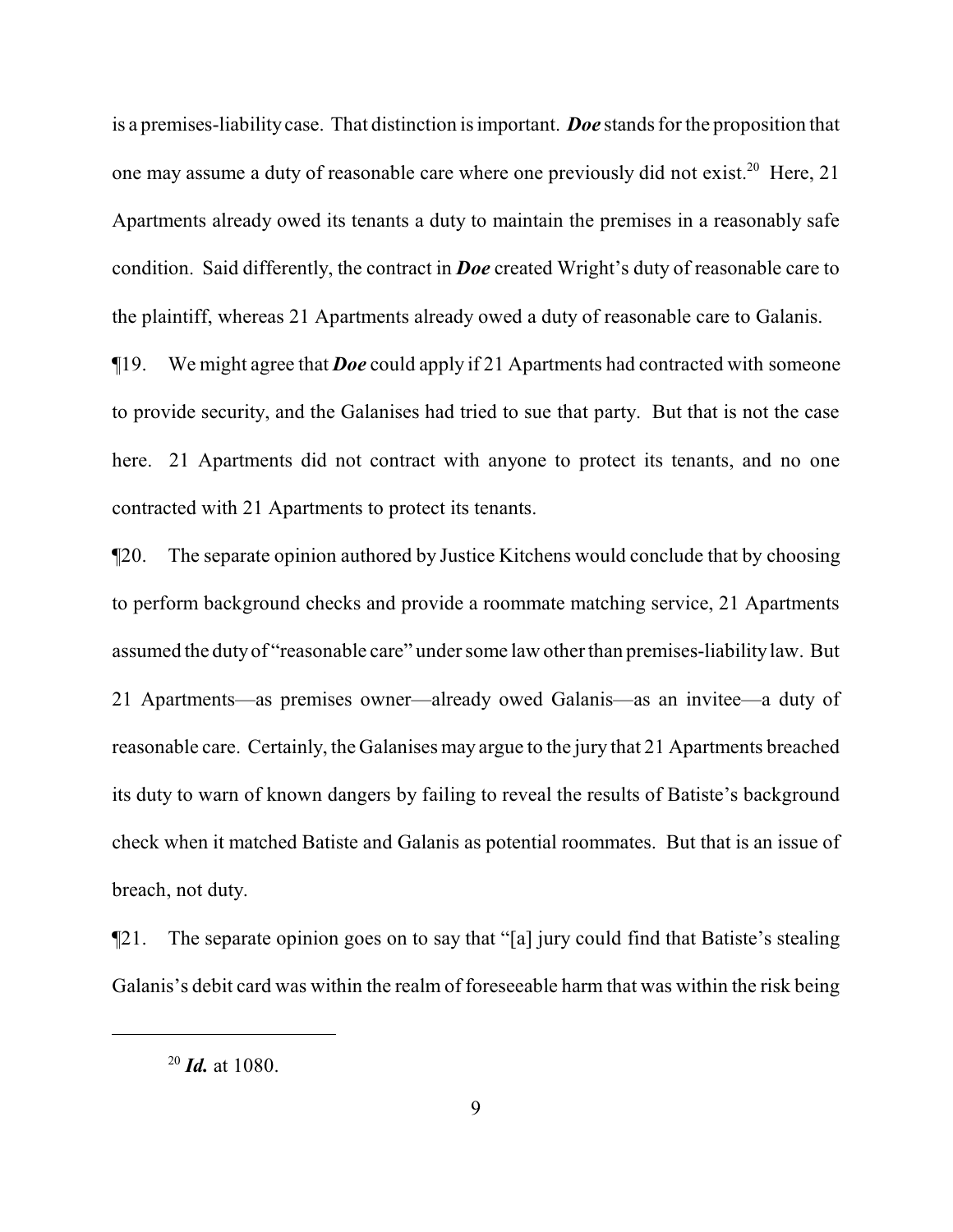taken by 21 Apartments allowing someone with a criminal history to live in its apartment complex." But again, this claim falls squarely within the realm of premises liability.

¶22. So a jurycertainly could find that 21 Apartments breached its duty of reasonable care, but we agree with both the circuit court and the Court of Appeals that 21 Apartments assumed no heightened duty, and the Galanises' claim may proceed only under premisesliability law.

### **CONCLUSION**

¶23. Because the plaintiffs produced sufficient evidence at the summary-judgment stage to show that 21 Apartments possessed actual knowledge of Batiste's violent tendencies, we reverse the Oktibbeha County Circuit Court's grant of summary judgment and the Court of Appeals' judgment affirming that grant, and we remand this case for further proceedings consistent with this opinion.

#### ¶24. **REVERSED AND REMANDED.**

### **WALLER, C.J., LAMAR, CHANDLER, PIERCE AND COLEMAN, JJ., CONCUR. KITCHENS, J., CONCURS IN PART AND DISSENTS IN PART WITH SEPARATE WRITTEN OPINION JOINED BY RANDOLPH, P.J., AND KING, J.**

### **KITCHENS, JUSTICE, CONCURRING IN PART AND DISSENTING IN PART:**

¶25. I agree with the majority's holding that a genuine issue of material fact exists concerning whether 21 Apartments had actual knowledge of Bobby Batiste's violent nature and that the trial court erred by granting summary judgment in favor of 21 Apartments. However, because 21 Apartment undertook additional duties — which went beyond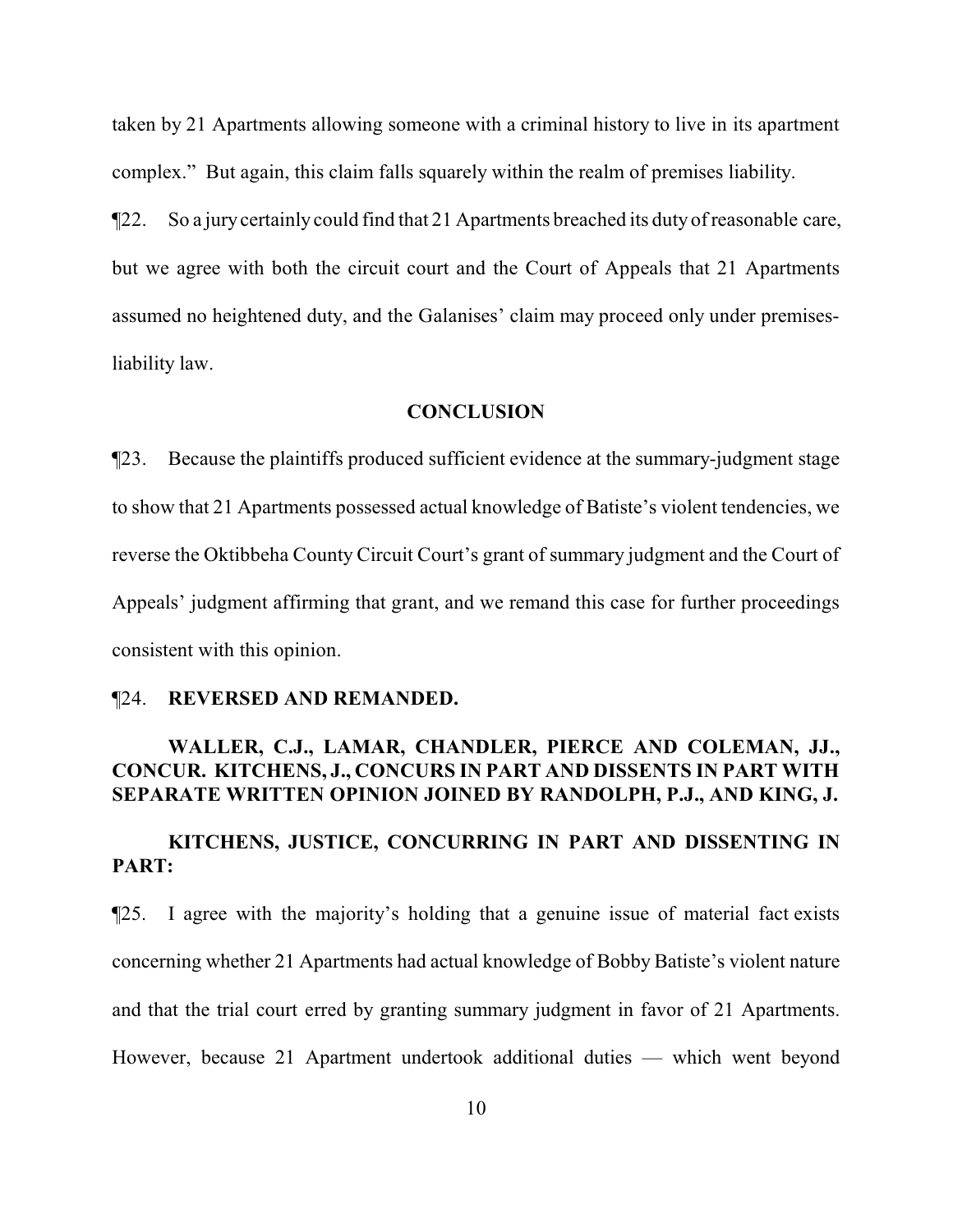reasonable care owed to invitees — by undertaking background checks of its residents and by conducting a roommate-match program, I respectfully dissent.

¶26. 21 Apartments, an apartment complex which was marketed toward college students and which was located near the campus of Mississippi State University, opened in 2006. Bobby Batiste was one of 21 Apartments' original tenants and was employed by the apartment complex as a security guard.

¶27. In 2007, 21 Apartments hired Ambling Management Company to operate the apartments. UnderAmbling's guidance, 21 Apartments adopted a new policywhich required every resident to undergo a criminal background check. 21 Apartments' operation manual states that "conducting a thorough background check prior to accepting an application for residency is critical and is policy." If a resident had a criminal history, that resident's lease was not renewed. If a prospective new resident had a criminal history, that person was not allowed to sign a lease agreement. 21 Apartments was not provided with a comprehensive breakdown ofthe applicants' criminal records fromTransunion, the company that performed the background checks. Instead, 21 Apartments was informed only that an existing or a prospective tenant did or did not have a criminal record; no details of the criminal records were provided.

¶28. In 2007, when Batiste sought to renew his lease, his background check indicated that he had a criminal history. Consequently, 21 Apartments told Batiste that his renewal application had been denied. A few months later, Batiste's attorney faxed a letter to 21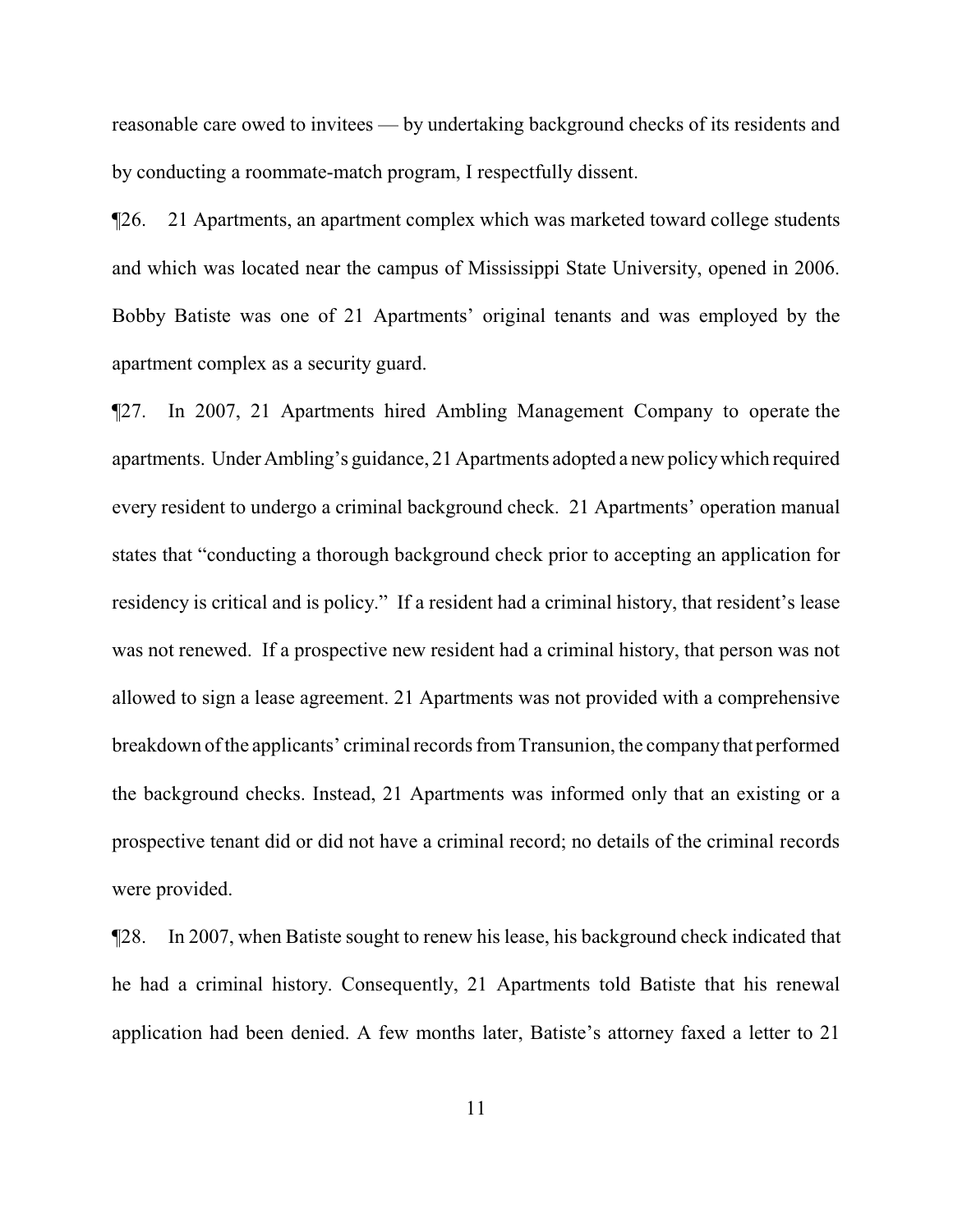Apartments and explained that Batiste was "not a convicted felon." The letter explained that Batiste had been charged with credit-card fraud. According to Batiste's attorney, although Batiste had pled guilty, Batiste's case had been "non-adjudicated, which means that he submitted to probation, but [he] was not convicted." Despite Batiste's being on probation for this offense, 21 Apartments made an exception to its policy prohibiting people with criminal histories to reside in the apartments and allowed Batiste to renew his lease. However, 21 Apartments ended Batiste's employment with the complex and did not hire him for any other jobs during the period of his subsequent residency.

¶29. Months later, Andreas Galanis applied to lease an apartment. To help tenants find roommates, 21 Apartments provided a questionnaire regarding each tenant's study habits, social lifestyle, and other factors. Although 21 Apartments informed tenants about potential roommates and introduced them, it was up to the individual tenants to select a roommate. 21 Apartments introduced Galanis and Batiste because both were football fans and because both were older than traditional college students. After Galanis and Batiste were introduced by 21 Apartments, they chose to become roommates.

¶30. The men enjoyed their living arrangement until March 6, 2008, when Galanis discovered that Batiste had stolen his debit card and had withdrawn more than \$4,000 from his checking account. That afternoon, Galanis filed a complaint with the Oktibbeha County Sheriff's Department, reporting the missing money. When Galanis returned home and demanded that Batiste return the stolen money, Batiste beat him to death with a tire iron.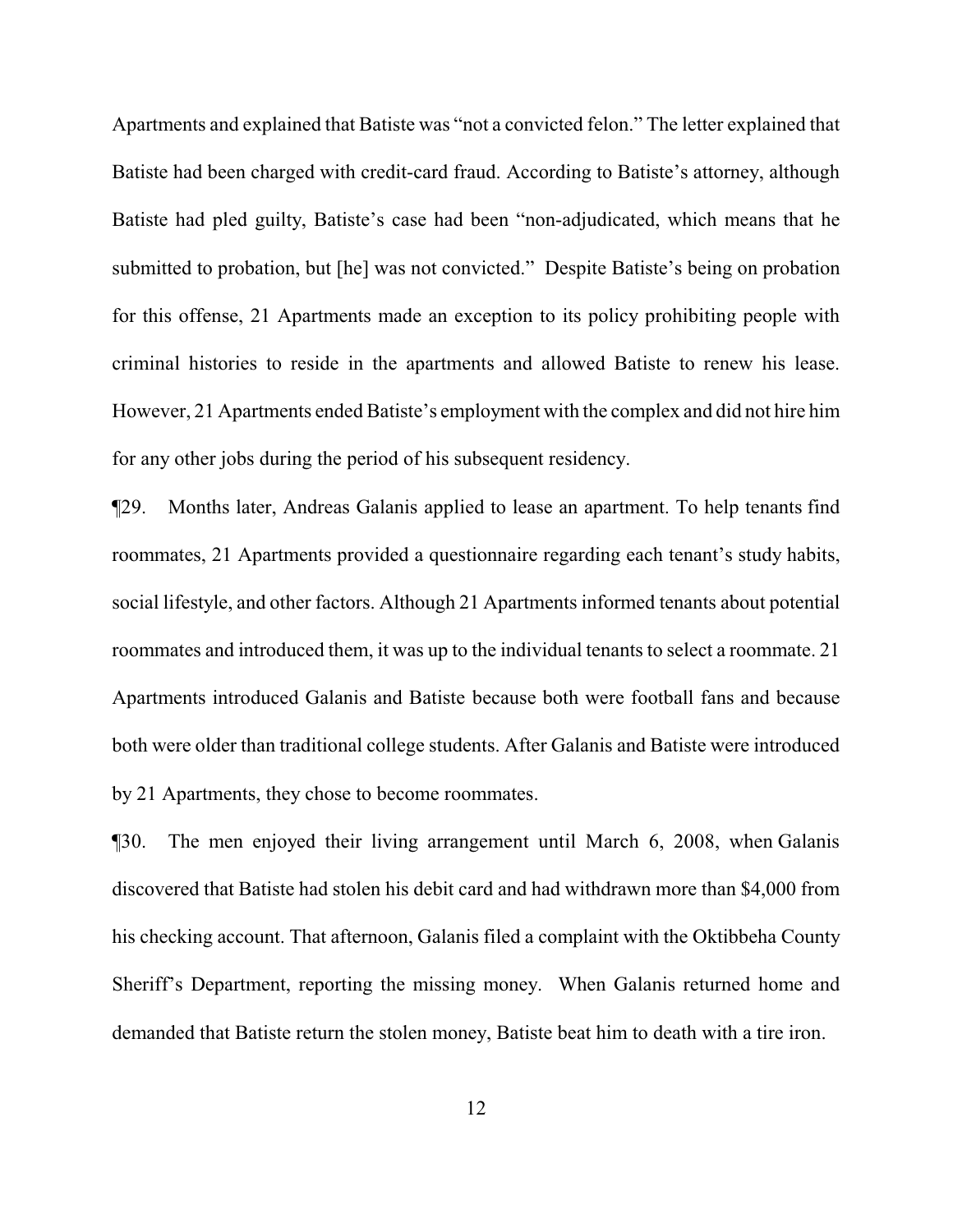¶31. Galanis's mother, Katerina Galanis, and his sister, Christina Galanis, sued 21 Apartments for damages, alleging negligence. Thus, to sustain a cause of action for negligence, the Galanises have the burden of proving by a preponderance of the evidence: duty, breach of duty, proximate causation, and damages. *Palmer v. Biloxi Reg'l Med. Ctr., Inc.*, 564 So. 2d 1346, 1354 (Miss. 1990). The foundation for a negligence claim is a duty imposed on the part of the defendant. This Court has held that:

[I]n order to recover for an injury to a person or property, by reason of negligence or want of due care, there must be shown to exist some obligation or duty toward the plaintiff which the defendant has left undischarged or unfulfilled. This is the basis on which the cause of action rests.

*Gulf M & N R.R. Co. v. Sparkman*, 180 Miss. 456, 466, 177 So. 760, 762 (1938). "[N]egligence is the result of the failure to perform a duty; therefore, actionable negligence cannot exist in the absence of a legal duty to an injured plaintiff." *Stanley v. Morgan & Lindsey, Inc.*, 203 So. 2d 473, 475 (Miss. 1967). Whether a duty of care exists is a question of law decided by the Court. *Foster by Foster v. Bass*, 575 So. 2d 967, 973 (Miss. 1990).

¶32. Here, it is undisputed that, because Galanis was an invitee of 21 Apartments, the company owed Galanis a duty of reasonable care to protect him from reasonably foresseable injuries at the hands of third parties. *Newell v. S. Jitney Jungle Co.*, 830 So. 2d 621, 623 (¶ 6) (Miss. 2002). The majority does not hold that, nor does any Mississippi case require that, in order to exercise reasonable care to invitees, apartment complexes must contract with private companies to perform criminal background checks. Similarly absent from the majority's opinion is a finding that landlords must create a roommate-match program.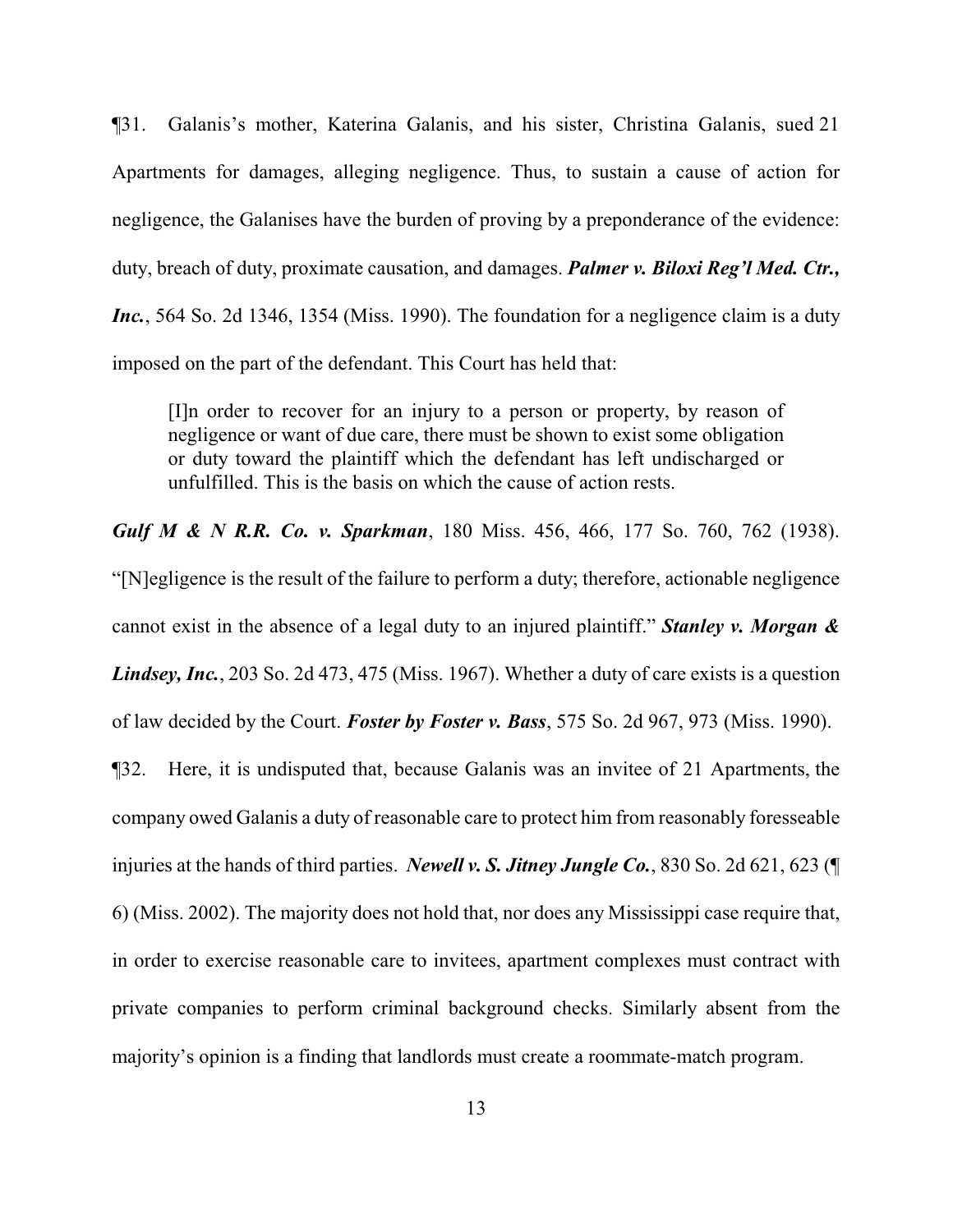¶33. However, just because this is not a duty automatically imposed on landlords by law, does not mean that 21 Apartments cannot assume additional duties of its own volition. Firmly entrenched in common law is the principle that one person or company is liable to another for breach of a duty voluntarily assumed by affirmative conduct, even when that assumption of duty is gratuitous. *See Indian Towing Co. v. United States*, 350 U.S. 61, 76 S. Ct. 122, 100 L. Ed. 48 (1955); *Hartford Steam Boiler Inspection & Ins. Co. v. Cooper*, 341 So. 2d 665 (Miss. 1977); *Restatement (Second) of Torts*, §§ 323, 324A (Am Law Inst. 1965).

Section 323 of the *Restatement (Second) of Torts* provides:

One who undertakes, gratuitously or for consideration, to render services to another which he should recognize as necessary for the protection of the other's person or things, is subject to liability to the other for physical harm resulting from his failure to exercise reasonable care to perform his undertaking, if

(a) his failure to exercise such care increases the risk of such harm, or

(b) the harm is suffered because of the other's reliance upon the undertaking.

*Restatement (Second) of Torts* at § 323. This Court similarly has recognized that:

As a general rule, it is the natural inherent duty owed by one person to his fellowmen, in his intercourse with them, to protect life and limb against peril, when it is in his power to reasonably do so. The law imposes upon every person who undertakes the performance of an act which, it is apparent, if not done carefully, will be dangerous to other persons, or the property of other persons—the duty to exercise his senses and intelligence to avoid injury, and he may be held accountable at law for an injury to person or property which is directly attributable to a breach of such duty . . . . Stated broadly, one who undertakes to do an act or discharge a duty by which conduct of others may be properly regulated and governed is under a duty to shape his conduct in such manner that those rightfully led to act on the faith of his performance shall not suffer loss or injury through his negligence.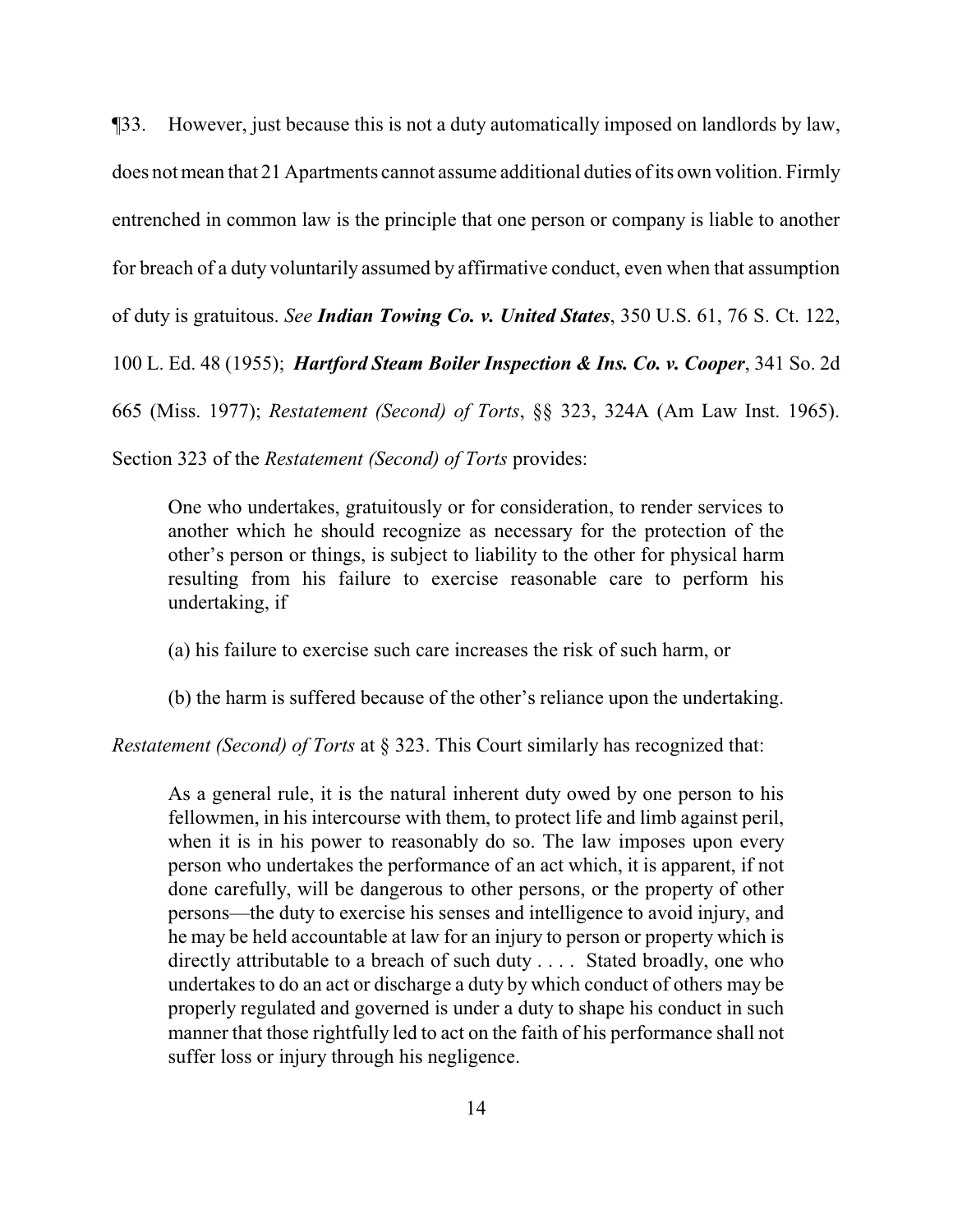*Dr. Pepper Bottling Co. v. Bruner*, 245 Miss. 276, 148 So. 2d 199, 201 (1962); *accord U.R.S. Co., Inc. v. Gulfport-Biloxi Reg'l Airport Auth.*, 544 So. 2d 824 (Miss. 1989).

¶34. Here, 21 Apartments decided to perform background checks on applicants for residency in its complex. This practice exceeded the duties imposed on 21 Apartments at law. Nevertheless, 21 Apartments was obligated to administer its background check policy with reasonable care. *See Bruner*, 148 So. 2d at 201. The duty to perform a background check and properly screen tenants was part of an assumed duty that 21 Apartments owed to all of its tenants, not just to Galanis. Despite its having a "zero tolerance" policy for criminal history, 21 Apartments allowed Batiste to renew his lease and matched him with Galanis as a potential roommate. Interestingly, 21 Apartments did not make a similar exception with regard to Batiste's employment with the apartment complex.

¶35. In addition to assuming the duty to perform background checks, 21 Apartments also chose to create and administer a roommate-matching service for its residents. In so doing, 21 Apartments had a duty to administer the program with reasonable care. *See id.* As part of 21 Apartment's application process, Galanis agreed to an investigation of his "credit, character, and reputation," including a criminal background check. When Galanis consented to the background investigation, he knew that his having a criminal history would result in denial of his application. By moving into 21 Apartments and by consenting to participate in the roommate-matching program, Galanis believed that any potential roommate with whom he would share residential space would have undergone the same scrutiny as he and would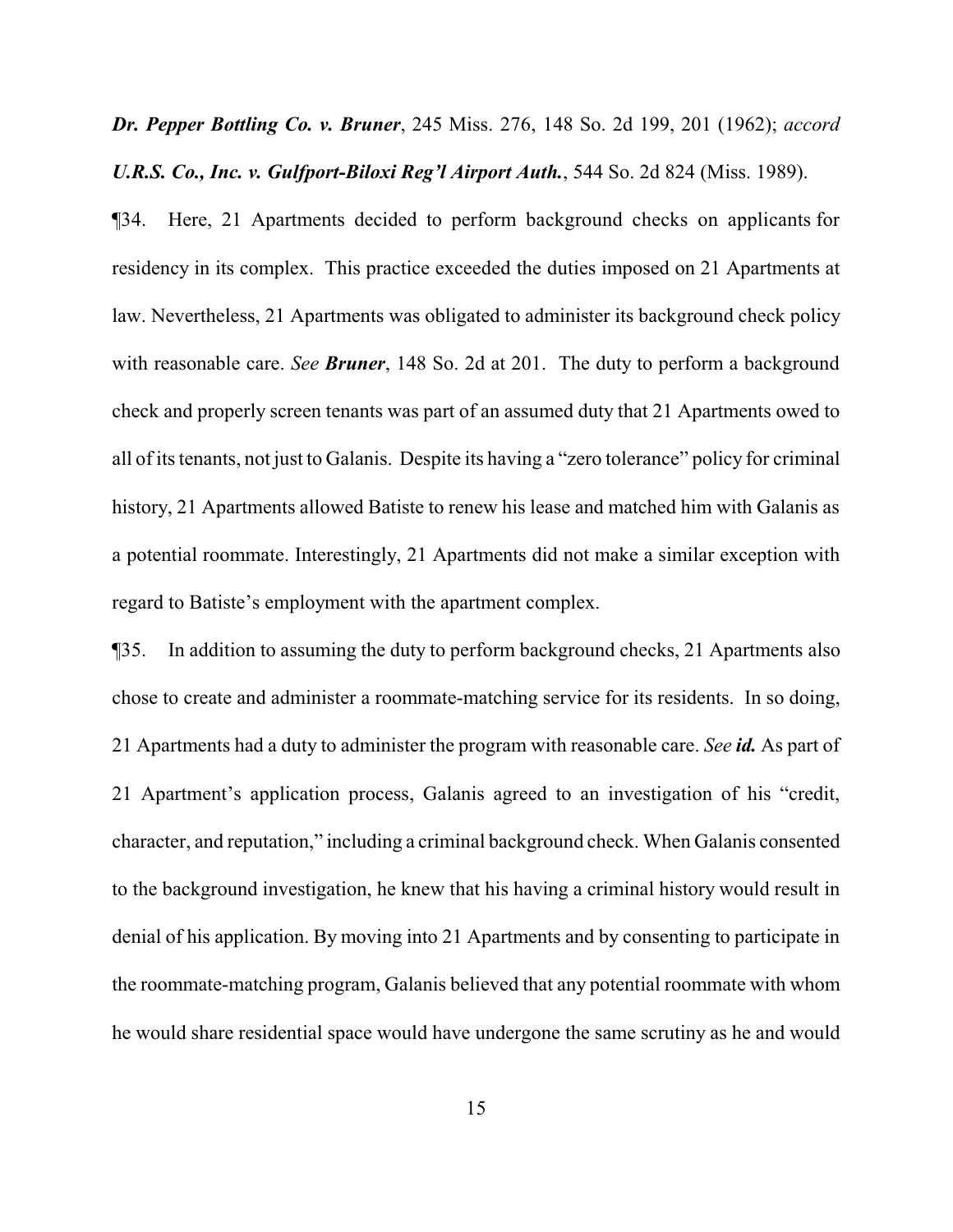have no criminal history. Thus, given that 21 Apartments had created a roommate-matching program, performed background checks on its prospective residents, and recommended that Galanis move in with a person with a criminal history, a genuine issue of material fact remains as to whether 21 Apartments breached its duty to administer its roommate-matching program with reasonable care.

¶36. A jury could find that Batiste's stealing Galanis's debit card was within the realm of foreseeable harm that was within the risk being taken by 21 Apartments allowing someone with a criminal history to live in its apartment complex. Moreover, a jury could find that Batiste's violent reaction toward Galanis also was reasonably foreseeable as a logical consequence of the breach of 21 Apartments' duty to administer its background checks and roommate-matching program with reasonable care. After all, is not the purpose of having a policy to exclude residents with a criminal history to avoid the commission of crimes on the apartment complex's premises?

¶37. Ultimately, I agree with the majority that 21 Apartments had actual knowledge of Batiste's violent nature and that the trial court erred by granting summary judgment in favor of 21 Apartments. However, 21 Apartments assumed additional duties outside those imposed upon landlords by law, by performing background checks and by administering a roommatematching program. Moreover, the record is clear that 21 Apartments failed to discharge these duties with reasonable care. As such, I believe that the Galanises should be allowed to proceed in the trial court on the duty of reasonable care owed to invitees as well as on the